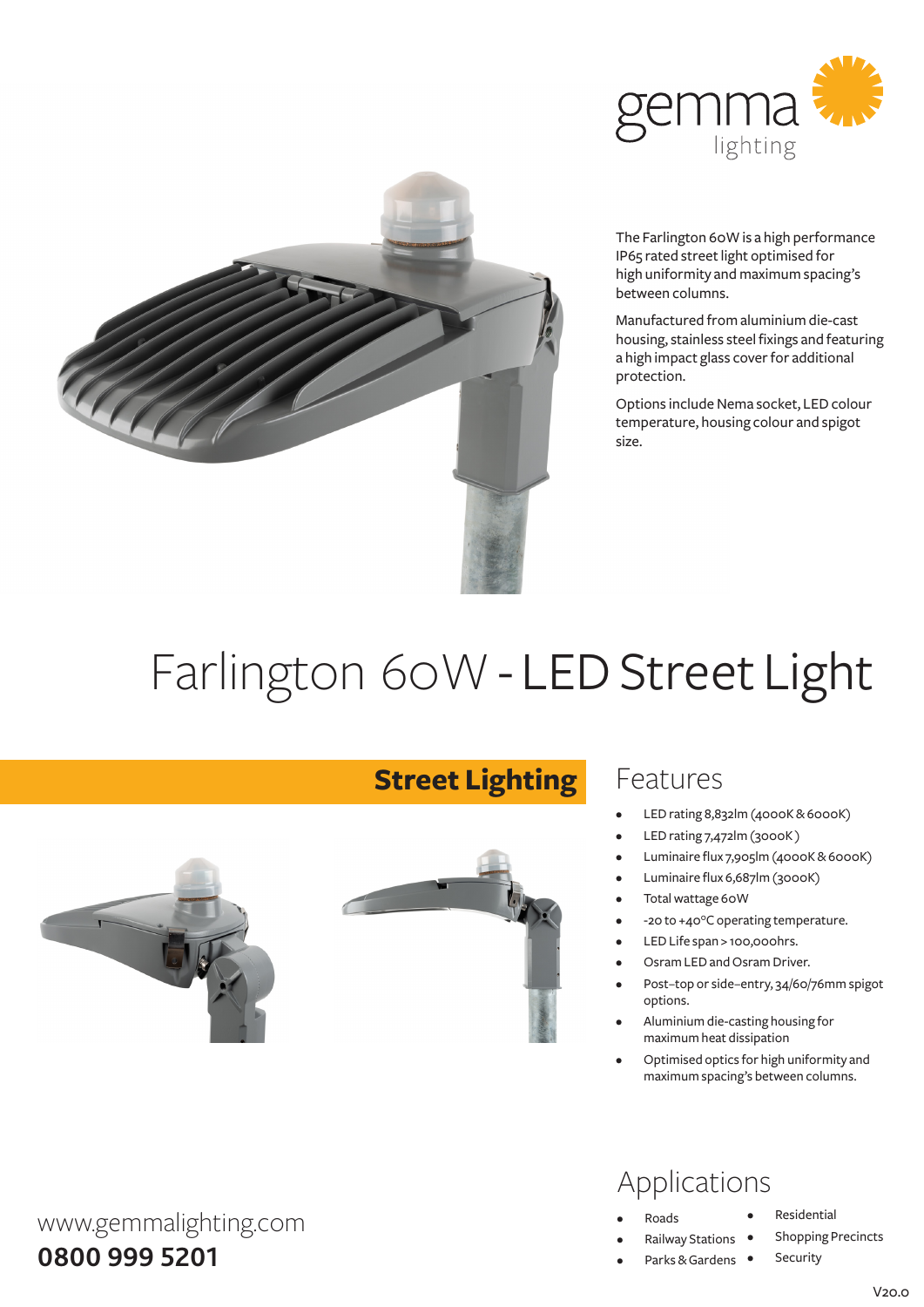

#### **Specifications** Farlington 60W

e.

| <b>Item Number</b>                 | <b>Description</b>                                 | Light Source | LED Rating (Im) | Total Wattage(W) | Colour Name | <b>CCT (K)</b> | $\overline{\mathbf{g}}$ | Voltage | Drive Current | Luminaire Flux (Im) | Luminaire Efficacy (Im/W) | kg<br>K | Unit Colour (RAL) | Spigot Size (mm) |
|------------------------------------|----------------------------------------------------|--------------|-----------------|------------------|-------------|----------------|-------------------------|---------|---------------|---------------------|---------------------------|---------|-------------------|------------------|
| <b>Standard-6K</b>                 |                                                    |              |                 |                  |             |                |                         |         |               |                     |                           |         |                   |                  |
| F60-A6C-00G-34                     | Farlington-60W-LED-AC-6K-Std-Grey-34mm             | LED          | 8,832           | 60               | <b>CW</b>   | 6K             | Ra>70                   | 220-240 | 600           | 7,905               | 132                       | 6.0     | Grey              | 34               |
| F60-A6C-00G-60                     | Farlington-60W-LED-AC-6K-Std-Grey-60mm             | <b>LED</b>   | 8,832           | 60               | <b>CW</b>   | 6K             | Ra>70                   | 220-240 | 600           | 7,905               | 132                       | 6.0     | Grey              | 60               |
| F60-A6C-00G-76                     | Farlington-60W-LED-AC-6K-Std-Grey-76mm             | LED          | 8,832           | 60               | <b>CW</b>   | 6K             | Ra>70                   | 220-240 | 600           | 7,905               | 132                       | 6.0     | Grey              | 76               |
| Standard - 4K                      |                                                    |              |                 |                  |             |                |                         |         |               |                     |                           |         |                   |                  |
| F60-A6N-00G-34                     | Farlington-60W-LED-AC-4K-Std-Grey-34mm             | LED          | 8,832           | 60               | <b>NW</b>   | 4К             | Ra>70                   | 220-240 | 600           | 7,905               | 132                       | 6.0     | Grey              | 34               |
| F60-A6N-00G-60                     | Farlington-60W-LED-AC-4K-Std-Grey-60mm             | <b>LED</b>   | 8,832           | 60               | <b>NW</b>   | 4К             | Ra>70                   | 220-240 | 600           | 7,905               | 132                       | 6.0     | Grey              | 60               |
| F60-A6N-00G-76                     | Farlington-60W-LED-AC-4K-Std-Grey-76mm             | LED          | 8,832           | 60               | <b>NW</b>   | 4К             | Ra>70                   | 220-240 | 600           | 7,905               | 132                       | 6.0     | Grey              | 76               |
| Standard - 3K                      |                                                    |              |                 |                  |             |                |                         |         |               |                     |                           |         |                   |                  |
| F60-A6W-00G-34                     | Farlington-60W-LED-AC-3K-Std-Grey-34mm             | LED          | 7,472           | 60               | <b>WW</b>   | зK             | Ra>8o                   | 220-240 | 600           | 6,687               | 111                       | 6.0     | Grey              | 34               |
| F60-A6W-00G-60                     | Farlington-60W-LED-AC-3K-Std-Grey-60mm             | LED          | 7,472           | 60               | <b>WW</b>   | зK             | Ra > 80                 | 220-240 | 600           | 6,687               | 111                       | 6.0     | Grey              | 60               |
| F60-A6W-00G-76                     | Farlington-60W-LED-AC-3K-Std-Grey-76mm             | LED          | 7,472           | 60               | WW          | зK             | Ra>8o                   | 220-240 | 600           | 6,687               | 111                       | 6.0     | Grey              | 76               |
| <b>Standard - Nema Socket - 6K</b> |                                                    |              |                 |                  |             |                |                         |         |               |                     |                           |         |                   |                  |
| F60-A6C-05G-34                     | Farlington-60W-LED-AC-6K-Std-Nema Socket-Grey-34mm | LED          | 8,832           | 60               | <b>CW</b>   | 6K             | Ra>70                   | 220-240 | 600           | 7,905               | 132                       | 6.0     | Grey              | 34               |
| F60-A6C-05G-60                     | Farlington-60W-LED-AC-6K-Std-Nema Socket-Grey-60mm | <b>LED</b>   | 8,832           | 60               | <b>CW</b>   | 6K             | Ra>70                   | 220-240 | 600           | 7,905               | 132                       | 6.0     | Grey              | 60               |
| F60-A6C-05G-76                     | Farlington-60W-LED-AC-6K-Std-Nema Socket-Grey-76mm | LED          | 8,832           | 60               | <b>CW</b>   | 6K             | Ra>70                   | 220-240 | 600           | 7,905               | 132                       | 6.0     | Grey              | 76               |
| <b>Standard - Nema Socket - 4K</b> |                                                    |              |                 |                  |             |                |                         |         |               |                     |                           |         |                   |                  |
| F60-A6N-05G-34                     | Farlington-60W-LED-AC-4K-Std-Nema Socket-Grey-34mm | LED          | 8,832           | 60               | <b>NW</b>   | 4К             | Ra>70                   | 220-240 | 600           | 7,905               | 132                       | 6.0     | Grey              | 34               |
| F60-A6N-05G-60                     | Farlington-60W-LED-AC-4K-Std-Nema Socket-Grey-60mm | <b>LED</b>   | 8,832           | 60               | <b>NW</b>   | 4K             | Ra>70                   | 220-240 | 600           | 7,905               | 132                       | 6.0     | Grey              | 60               |
| F60-A6N-05G-76                     | Farlington-60W-LED-AC-4K-Std-Nema Socket-Grey-76mm | LED          | 8,832           | 60               | <b>NW</b>   | 4К             | Ra>70                   | 220-240 | 600           | 7,905               | 132                       | 6.0     | Grey              | 76               |

## www.gemmalighting.com **0800 999 5201**